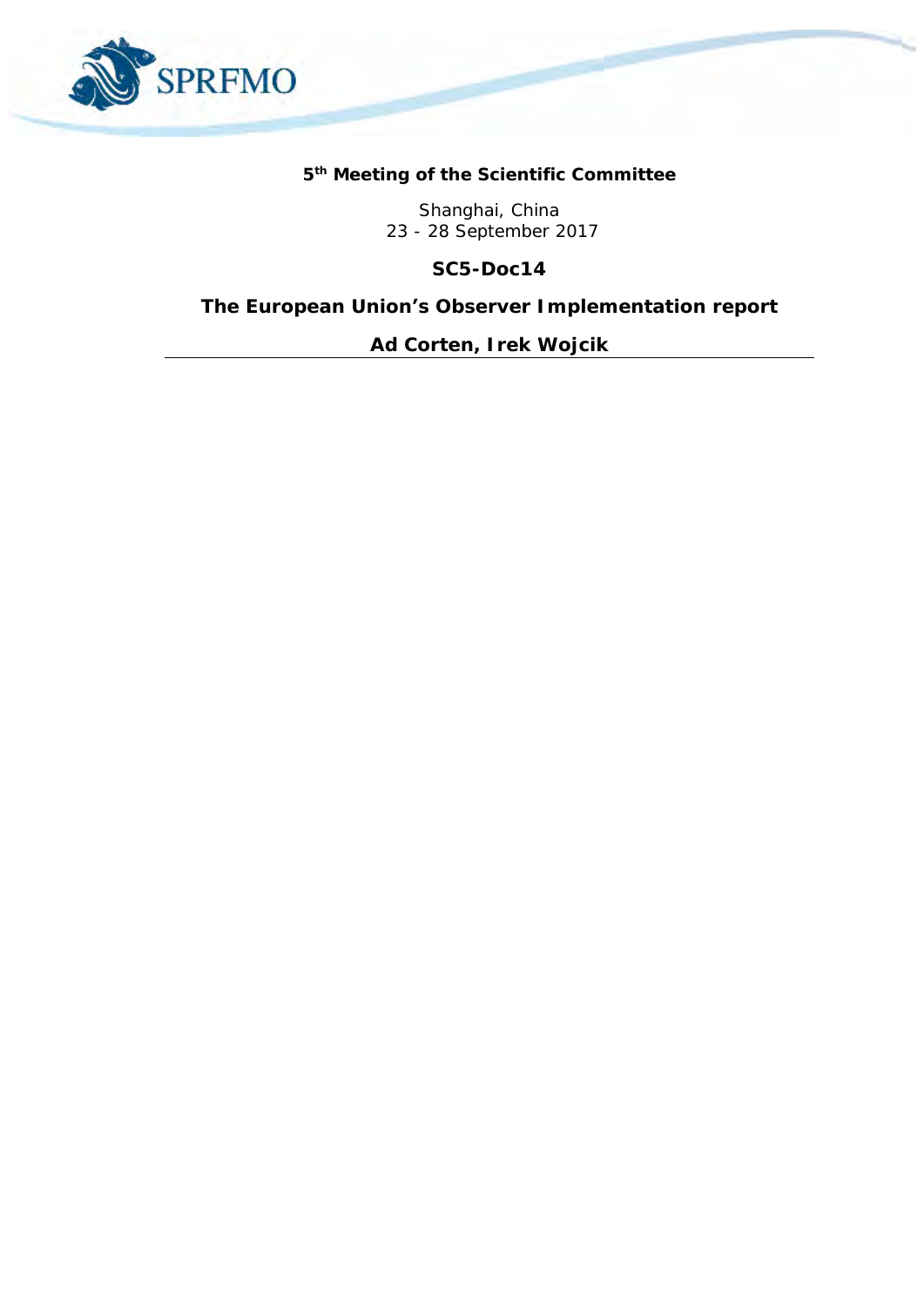# **EU observer program implementation 1 January 2016-30 June 2017**

Ad Corten<sup>1</sup>, Irek Wójcik<sup>2</sup> ( *1 Consultant Dutch Ministry of Economic Affairs;*  <sup>2</sup> *National Marine Fisheries Research Institute, Gdynia, Poland*)

#### **1 General**

This report covers the activities of the observer program of the European Union (EU) in the SPRFMO Convention area from 1 January 2016 to 30 June 2017. At the time of writing this report (July 2017), the on-going observer missions in the Pacific for the year 2017 had not been completed yet, so for 2017 this report only covers observed trips up to June 2017. The remaining months of 2017 will be covered in next year's report.

#### **2 Organisation of the observer program**

Until 2016 the observer program was organised by the Dutch consultant agency Corten Marine Research (CMR). This agency had been responsible for observer missions on board EU (Dutch, German, Lithuanian and Polish) trawlers in the SPRFMO area since 2007. The coordination of the observer program to collect data from the EU fishing fleet in the SPRFMO area in 2017 and 2018 was taken over by the National Marine Fisheries Research Institute (Poland) in charge of the EU Data Collection Framework implementation.

As from 2015, the program is financed by the EU Data Collection Framework and is based on the Multi-lateral agreement for biological data collection of pelagic fisheries in SPRFMO waters signed between the responsible institutions of the EU Member States concerned.

#### **3 Observer training**

The observers employed in the program in 2016 and 2017 had a wide experience in observer missions at sea:

T. Raczynski is a PhD scientist who has worked as an observer on board EU pelagic vessels in the Pacific since 2008. He has also worked as an observer on board Polish vessels in the North-East Atlantic. In addition to his expertise on fish sampling, T. Raczynski is also an experienced bird observer.

L. Dziemian is an Ichthyologist with a University degree who has worked as an observer on board Polish vessels (pelagic and demersal trawlers, long-liners, gill-netters) in the Baltic Sea since 2011. He has also worked as an observer on board pelagic trawlers in the North and South-East Atlantic. Before joining fisheries observer program he served as Fisheries Inspector (Polish Fisheries Administration).

No special training activities were organised for the CMR observers in 2016 as no training needs were identified.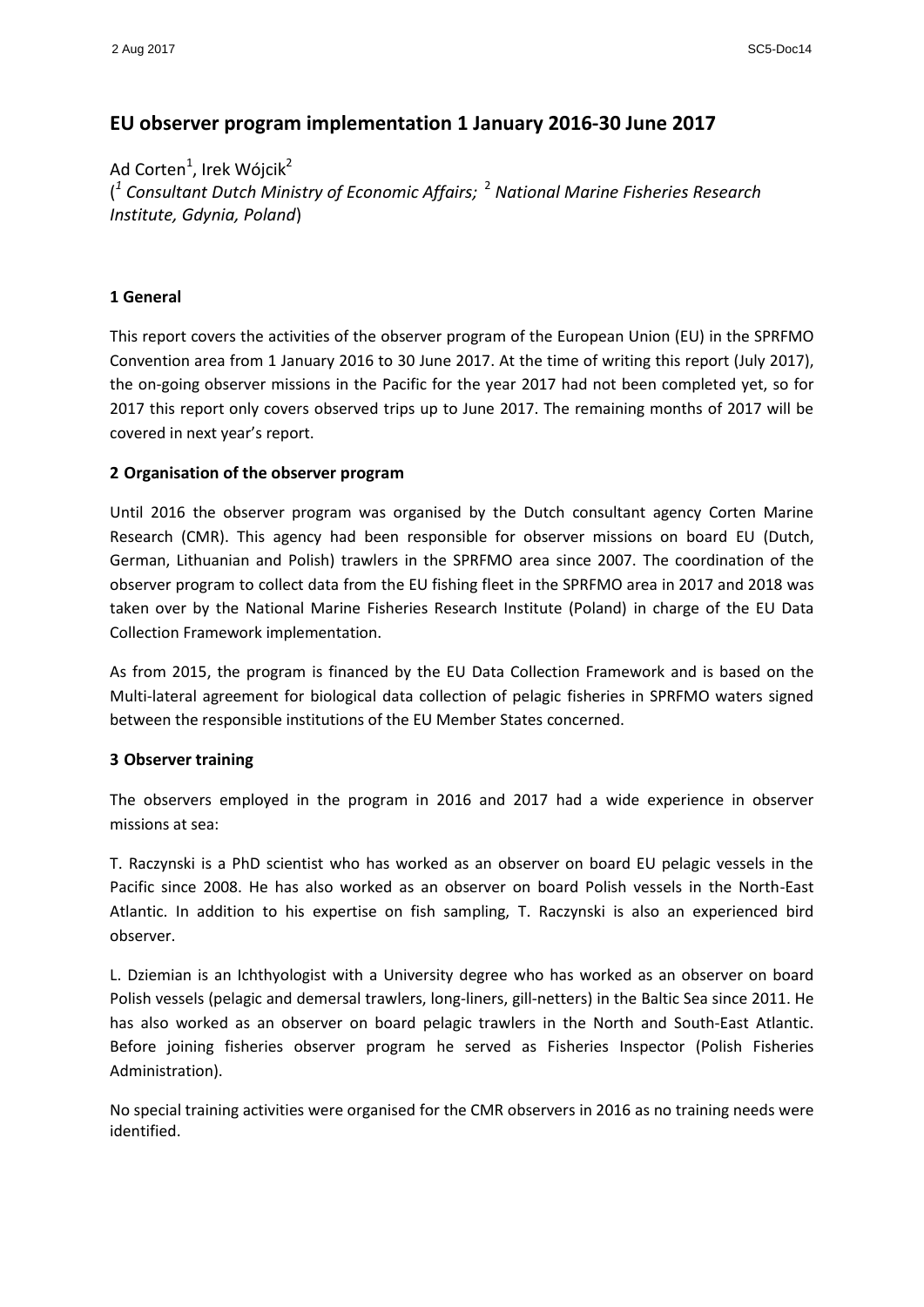# **4 Program design and coverage**

The observer program on board EU trawlers in 2016 and 2017 was designed to obtain at least the 10% minimum observer coverage in terms of fishing days prescribed by SPRFMO CMM 4.01, paragraph 22, for vessels that make less than two trips in total. However, EU vessels, both in 2016 and 201, made more than two trips each. Therefore, technically the coverage of only one trip would have been sufficient to comply with the SPRFMO CMM.

As SPRFMO is yet to establish a definition of "trip", there are different criteria to ensure the minimum 10% observer coverage<sup>1</sup>. However, in order to ensure full compliance with the SPRFMO provisions it was decided to apply the more stringent criterion of 10% coverage of all fishing days. This criterion was met and exceeded in both years, as can be seen from the table below:

| Year  | <b>Fishing Days</b> | <b>Observer Days</b> | Coverage |
|-------|---------------------|----------------------|----------|
| 2016  | 115                 | $\sim$ $\sim$<br>ر ر | 32%      |
| 2017* | 135                 | $\sim$ $\sim$<br>οэ  | 26%      |

(\*) data for the period March-June. The vessels were still at sea at the time of writing this report

Fishing days are defined as the number of days for which catches were reported (including zero catches). Observer days are defined as days on which one or more catches were sampled.

The number of observed days in 2016, in terms of fishing days met the minimum requirement of 10%. Until June of 2017 two observers worked on board "Margiris" during 35 observer days covering 26% of the fishing days.

The details of all observer missions in 2016 and 2017 are presented in the text table below.

| Year  | Period              | Vessel           | Observer         | Days With    |
|-------|---------------------|------------------|------------------|--------------|
|       |                     |                  |                  | Observations |
| 2016  | 15 May - 17 June    | Janus            | Tomasz Raczynski | 14           |
|       | 18 June - 17 August | Maartje Theadora | Tomasz Raczynski | 23           |
| 2017* | 15 March $-$ 17 May | <b>Margiris</b>  | Tomasz Raczynski | 35           |
|       |                     |                  | Lukasz Dziemian  |              |

\*) by June 30, 2017

1

# **5 Type of data collected**

The observers collected data on species and length composition of the main species observed in the catch (*Trachurus murphyi*, *Scomber japonicus* and *Brama australis)*. Biological characteristics such as sex and maturity stage, food composition, stomach fullness, fat content and otoliths for age reading were collected for *Trachurus murphyi*. In addition, discards and incidental by-catches of large species were monitored.

Otoliths of jack mackerel collected in 2017 will be read in the second half of 2017 by a specialist of National Marine Fisheries Research Institute (Poland) and the information on age/length relationship

 $1$  A trip may be defined for example as the period between two calls in port, or between two transhipments at sea. So far, SPRFMO has not defined the term "trip".